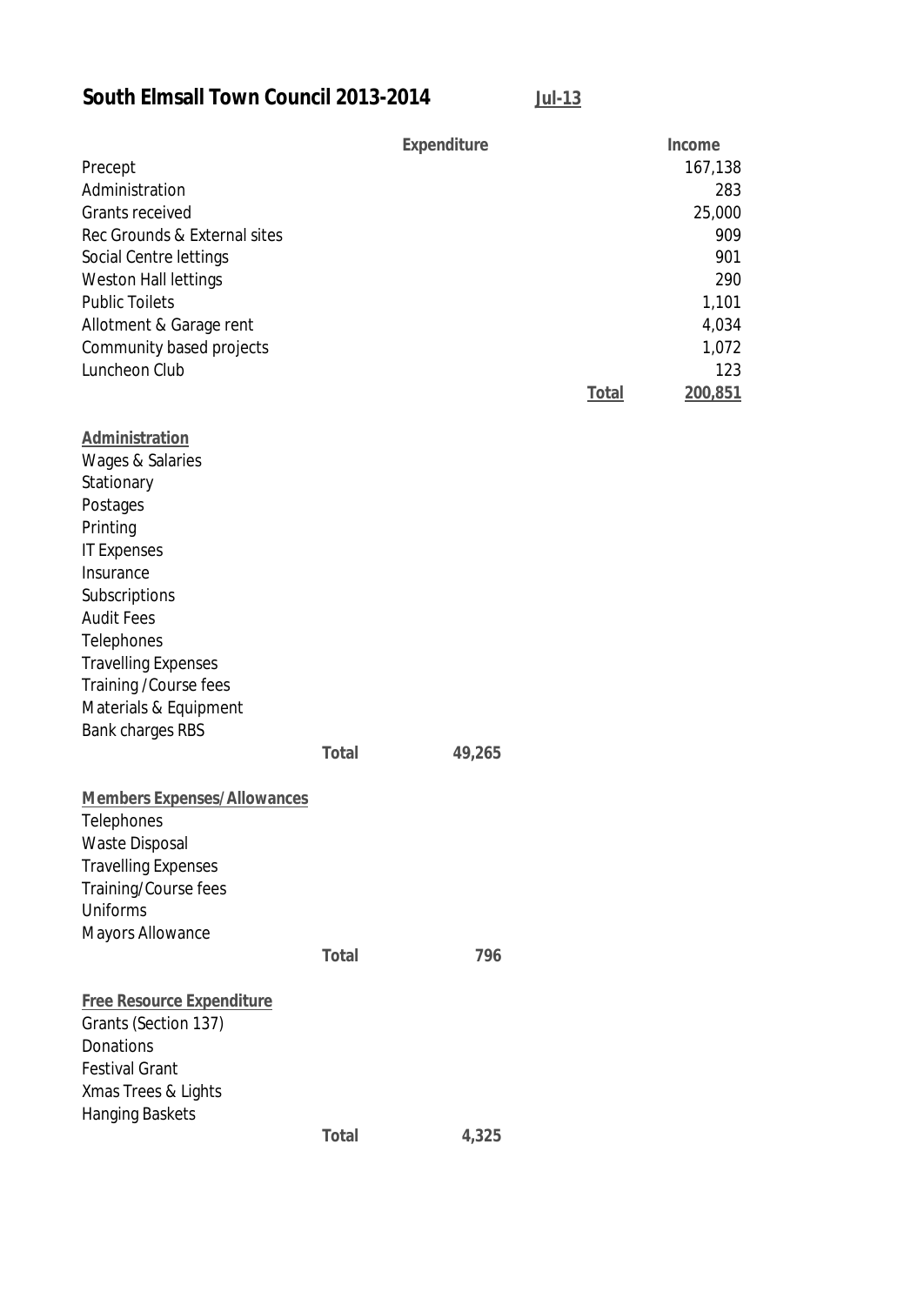**Rec Ground & External Sites** Wages & Salaries Electricity Water Hygiene Services Waste Disposal Travelling Expenses Repairs & Maintenance Materials & Equipment Planned Maintenance (PPM) Uniforms Play Equipment Maintenance Motor Fuel Tractor/Trailer Miscellaneous Expenses **Total 18,260 Social Centre** Wages & Salaries Rates **Electricity** Gas Water Telephones Hygiene Services Waste Disposal Repairs & Maintenance Materials & Equipment Planned Maintenance (PPM) Cleaning Costs Refreshments Luncheon Club Expenditure **Total 8,875 Weston Hall** Wages & Salaries Rates Electricity Gas Water Telephones PHS Services Repairs & Maintenance Materials & Equipment Cleaning Costs **Total 2,340**